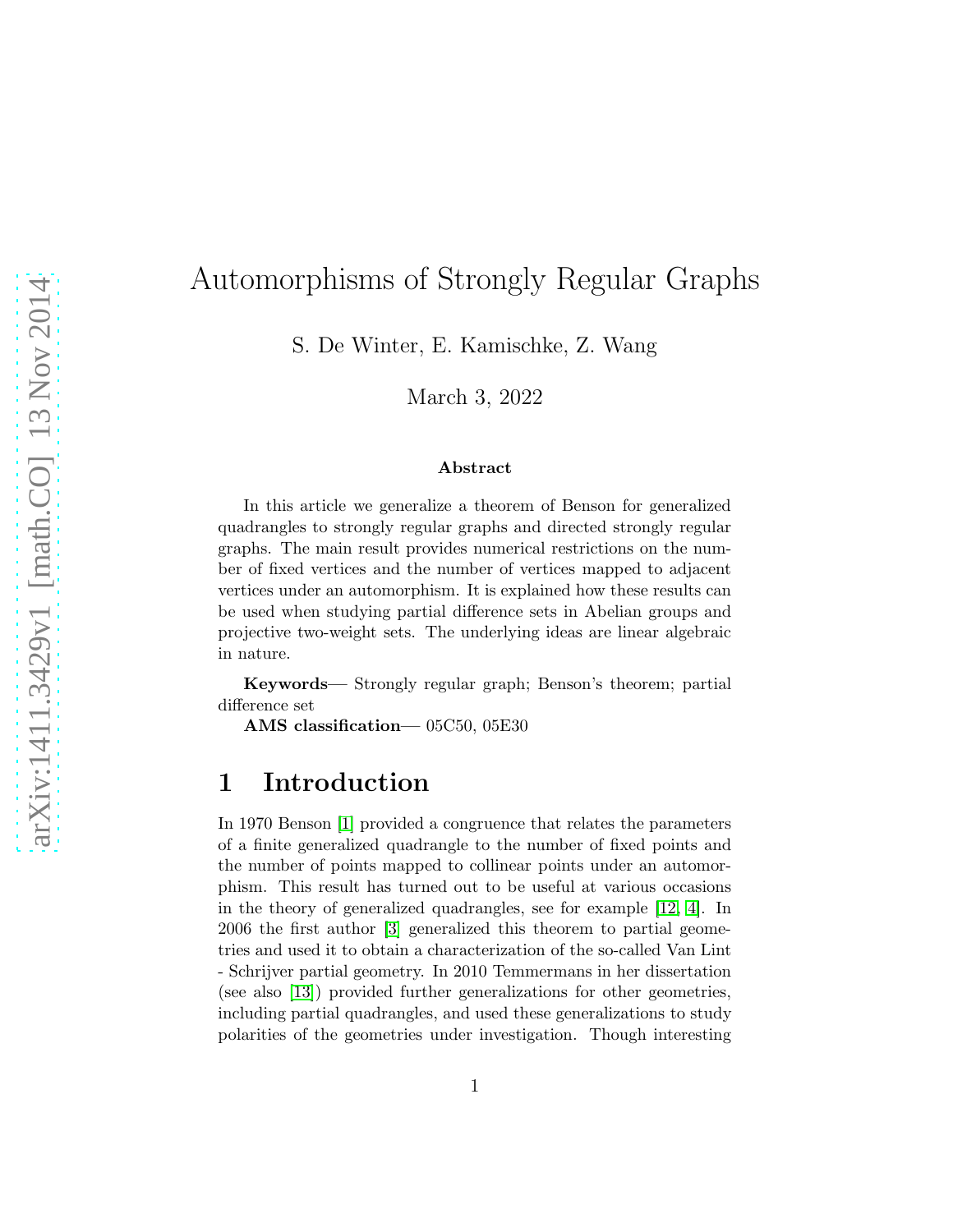results were obtained two observations stood out at this point that formed the starting point of this paper. On the one hand the Benson type results for generalized quadrangles and partial geometries were particularly elegant, whereas the result for partial quadrangles for example did not provide an elegant congruence, but rather a more complicated equation. This is due to the fact that a key matrix used in the proof has an eigenvalue equal to zero in the former cases, but not in the latter case. On the other hand, given the abundance of Benson type theorems for geometries whose collinearity graph is strongly regular one would expect the existence of a unifying theorem for strongly regular graphs. This paper will provide such unifying theorem while at the same time overcoming the problem that arose when the aforementioned matrix has no eigenvalue equal to zero. The aim of the article is not to provide a multitude of new applications, but rather to provide the theory, and point out some areas in which these results can be used through some basic examples.

### 2 Main Equalities and Congruences

#### 2.1 Strongly regular graphs

We assume the reader to be familiar with strongly regular graphs. For more on these graphs see for example [\[6\]](#page-14-3). Let  $G$  be a strongly regular graph  $\text{srg}(v, k, \lambda, \mu)$ , and let A be its adjacency matrix. Then the  $v \times v$ -matrix A has eigenvalues

$$
\nu_1 := k,
$$
  

$$
\nu_2 := \frac{1}{2}(\lambda - \mu + \sqrt{\Delta})),
$$
  

$$
\nu_3 := \frac{1}{2}(\lambda - \mu - \sqrt{\Delta}),
$$

with respective multiplicities

$$
m_1 := 1,
$$
  

$$
m_2 := \frac{1}{2} \left( v - 1 - \frac{2k + (v - 1)(\lambda - \mu)}{\sqrt{\Delta}} \right)
$$

and

$$
m_3 := \frac{1}{2} \left( v - 1 + \frac{2k + (v - 1)(\lambda - \mu)}{\sqrt{\Delta}} \right),
$$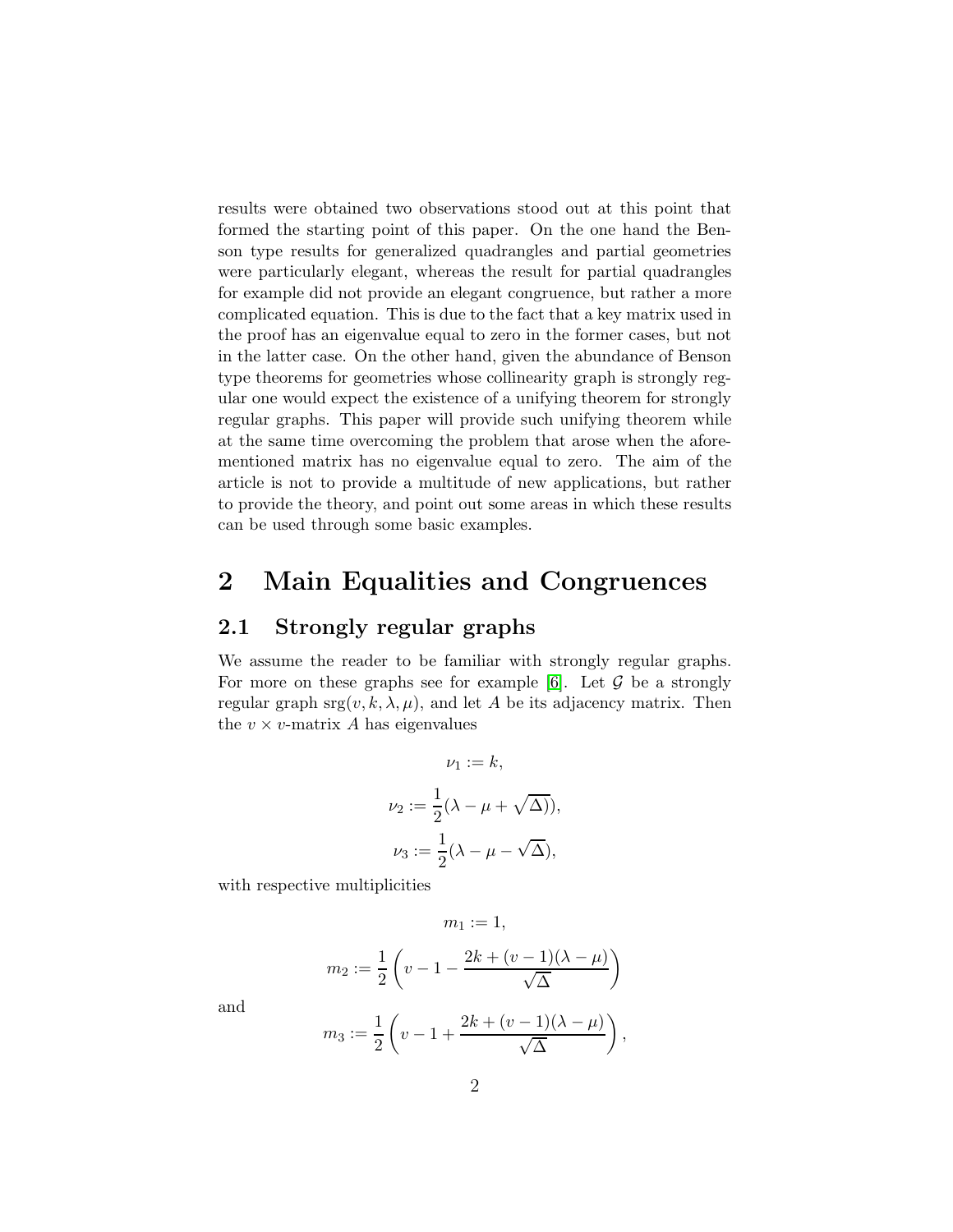where  $\Delta = (\lambda - \mu)^2 + 4(k - \mu) = (\nu_2 - \nu_3)^2$ . Furthermore these eigenvalues are integers if  $2k + (v - 1)(\lambda - \mu) \neq 0$ , that is, if G is not a conference graph. In the case where  $\mathcal G$  is a conference graph, the eigenvalues are still integers provided  $v$  is a perfect square. We will call these eigenvalues and multiplicities also the eigenvalues and multiplicities of the strongly regular graph.

Let  $\phi$  be an automorphism of order *n* of the graph  $\mathcal{G}$ . Then  $\phi$ corresponds to a  $v \times v$ -permutation matrix P with the property that  $PAP^T = A$ . As  $P^{-1} = P^T$  we have  $PA = AP$ . Also  $P^n = I$ , where I is the  $v \times v$ -identity matrix. Let  $f_{\phi}$  denote the number of vertices fixed by  $\phi$ , and let  $g_{\phi}$  be the number of vertices mapped to adjacent vertices by  $\phi$  (this excludes fixed vertices). We will write f and g instead of  $f_{\phi}$ and  $g_{\phi}$  if the automorphism  $\phi$  is understood. Finally we will also need the following result. If  $P$  is a permutation matrix of order  $n$ , then the eigenvalues of  $P$  are the nth roots of unity, where the multiplicity of a given primitive dth root of unity equals  $\sum_{d|l} c_l$ , where  $c_l$  is the number of cycles of length  $l$  in the disjoint cycle decomposition of the permutation P.

<span id="page-2-0"></span>**Theorem 2.1** Let G be a strongly regular graph  $\text{srg}(v, k, \lambda, \mu)$  whose adjacency matrix A has integer eigenvalues k,  $\nu_2$  and  $\nu_3$ . Let  $\phi$  be an automorphism of order n of  $G$ , and let  $\mu$ () be the Möbius function. Then for every integer  $r$  and all positive divisors  $d$  of  $n$ , there are non-negative integers  $a_d$  and  $b_d$  such that

$$
k - r + \sum_{d|n} a_d \mu(d) (\nu_2 - r) + \sum_{d|n} b_d \mu(d) (\nu_3 - r) = -rf + g, \quad (1)
$$

where f is the number of fixed vertices of  $\phi$  and g is the number of vertices that are adjacent to their image under  $\phi$ . Furthermore  $a_1 + b_1 = c - 1$ , where c is the number of cycles in the disjoint cycle decomposition of  $\phi$ , and  $a_d + b_d = \sum_{d|l} c_l$ ,  $d \neq 1$ , where  $c_l$  is the number of cycles of length  $l$  of  $\phi$ . As a consequence the following congruence holds:

$$
k - \nu_3 \equiv -\nu_3 f + g \pmod{\sqrt{\Delta}}.
$$
 (2)

**Proof.** Let M be the matrix  $M = A - rI$ . Then obviously M has integer eigenvalues  $\tau_1 = k - r$ ,  $\tau_2 = \nu_2 - r$  and  $\tau_3 = \nu_3 - r$ , with respective multiplicities  $m_1$ ,  $m_2$  and  $m_3$ . If P is the permutation matrix corresponding to  $\phi$ , then clearly  $PM = MP$ , and hence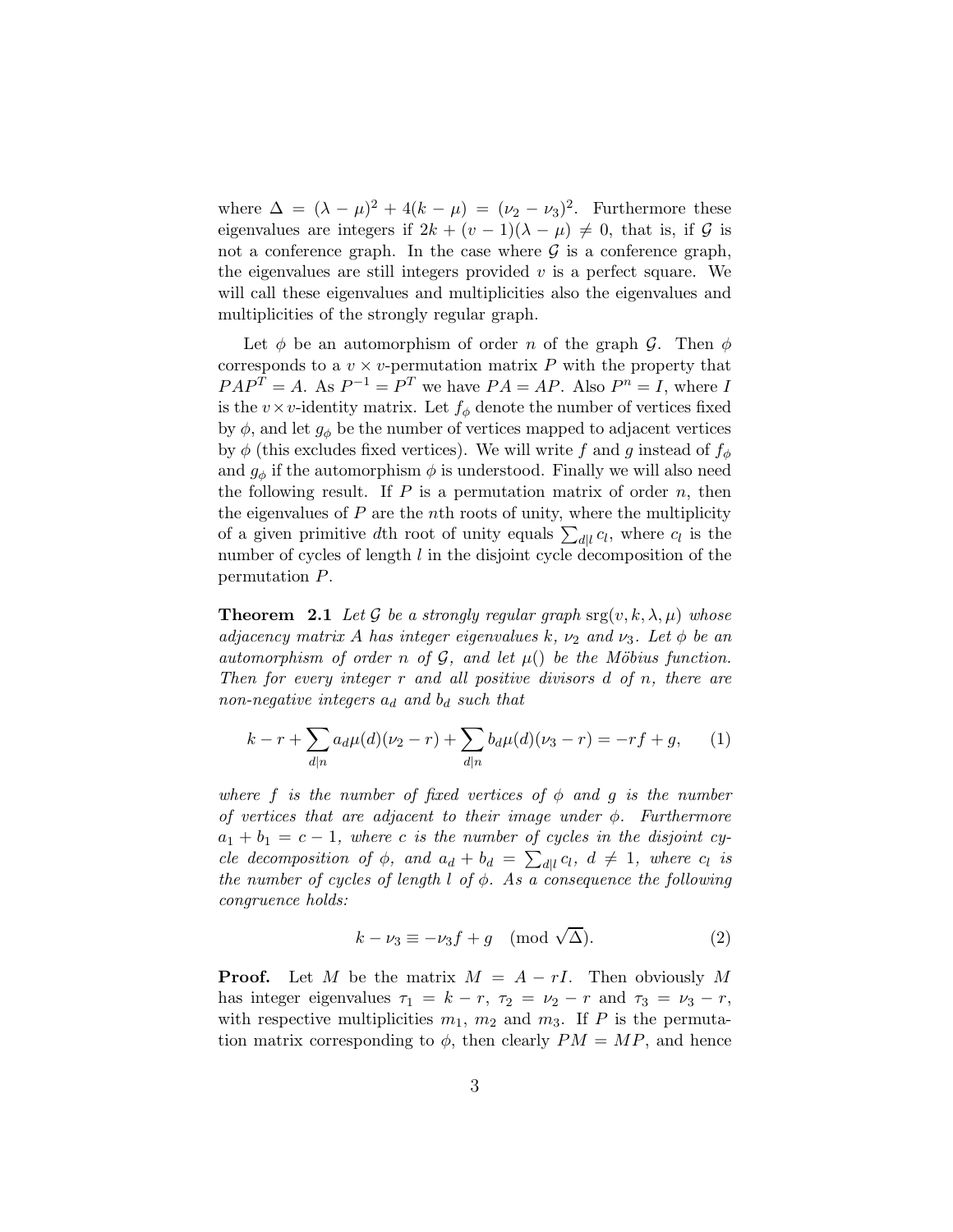$(PM)^n = P^n M^n = M^n$ . It follows that the eigenvalues of PM are the eigenvalues of M multiplied with appropriate nth roots of unity. As the sum of the elements in each row of M equals  $k - r$ , the same will hold for  $PM$ , and hence  $k-r$  is an eigenvalue of  $PM$ . This eigenvalue clearly has multiplicity  $m_1 = 1$ . Now let d be a positive divisor of n, and let  $\xi_d$  be a primitive dth root of unity. As the eigenvalues of M are integers, it follows (see for example Lemma 3.1 of [\[13\]](#page-15-1)) that the multiplicity (which might be zero) of the eigenvalue  $\xi_d(\nu_2 - r)$  of PM will only depend on d, and not on the specific primitive dth root of unity. Denote this multiplicity by  $a_d$ . Analogously the multiplicity (which might be zero) of the eigenvalue  $\xi_d(\nu_3 - r)$  of PM will only depend on d. Denote this multiplicity by  $b_d$ . Also, as the sum of all primitive dth roots of unity equals  $\mu(d)$ , where  $\mu$  is the Möbius function, we obtain

$$
trace(PM) = k - r + \sum_{d|n} a_d \mu(d)(\nu_2 - r) + \sum_{d|n} b_d \mu(d)(\nu_3 - r).
$$

On the other hand the trace of  $PM$  must equal  $-rf + g$ , and hence

<span id="page-3-2"></span>
$$
k - r + \sum_{d|n} a_d \mu(d) (\nu_2 - r) + \sum_{d|n} b_d \mu(d) (\nu_3 - r) = -rf + g. \tag{3}
$$

Setting  $r = \nu_3$  we obtain

<span id="page-3-0"></span>
$$
k - \nu_3 + \sum_{d|n} a_d \mu(d) (\nu_2 - \nu_3) = -\nu_3 f + g \tag{4}
$$

and

<span id="page-3-1"></span>
$$
k - \nu_3 \equiv -\nu_3 f + g \pmod{\sqrt{\Delta}}.
$$
 (5)

Finally, in order to compute  $a_d+b_d$ , we note that as P and M commute and are diagonalizable they are simultaneously diagonalizable (see for example Theorem 1.3.12 in [\[7\]](#page-15-2)). Let  $\beta$  be a common eigenbasis for P and M, and let  $\mathcal{V}_d := \{v_1, v_2, \ldots, v_m\} \subset \mathcal{B}$  be a basis for the eigenspace of P corresponding to the eigenvalue  $\xi_d$  of P. If  $d = 1$  we see that exactly one of the vectors in  $\mathcal V$  is an eigenvector for the eigenvalue  $k-r$ of M, exactly  $a_d$  of the vectors in V are eigenvectors for the eigenvalue  $\nu_2$  – r of M, and exactly  $b_d$  of the vectors in V are eigenvectors for the eigenvalue  $\nu_3 - r$  of M. Hence  $1 + a_1 + b_1 = c$ , where c is the number of cycles in the disjoint cycle decomposition of  $\phi$ . Now let  $d \neq 1$ . Then exactly  $a_d$  of the vectors in V are eigenvectors for the eigenvalue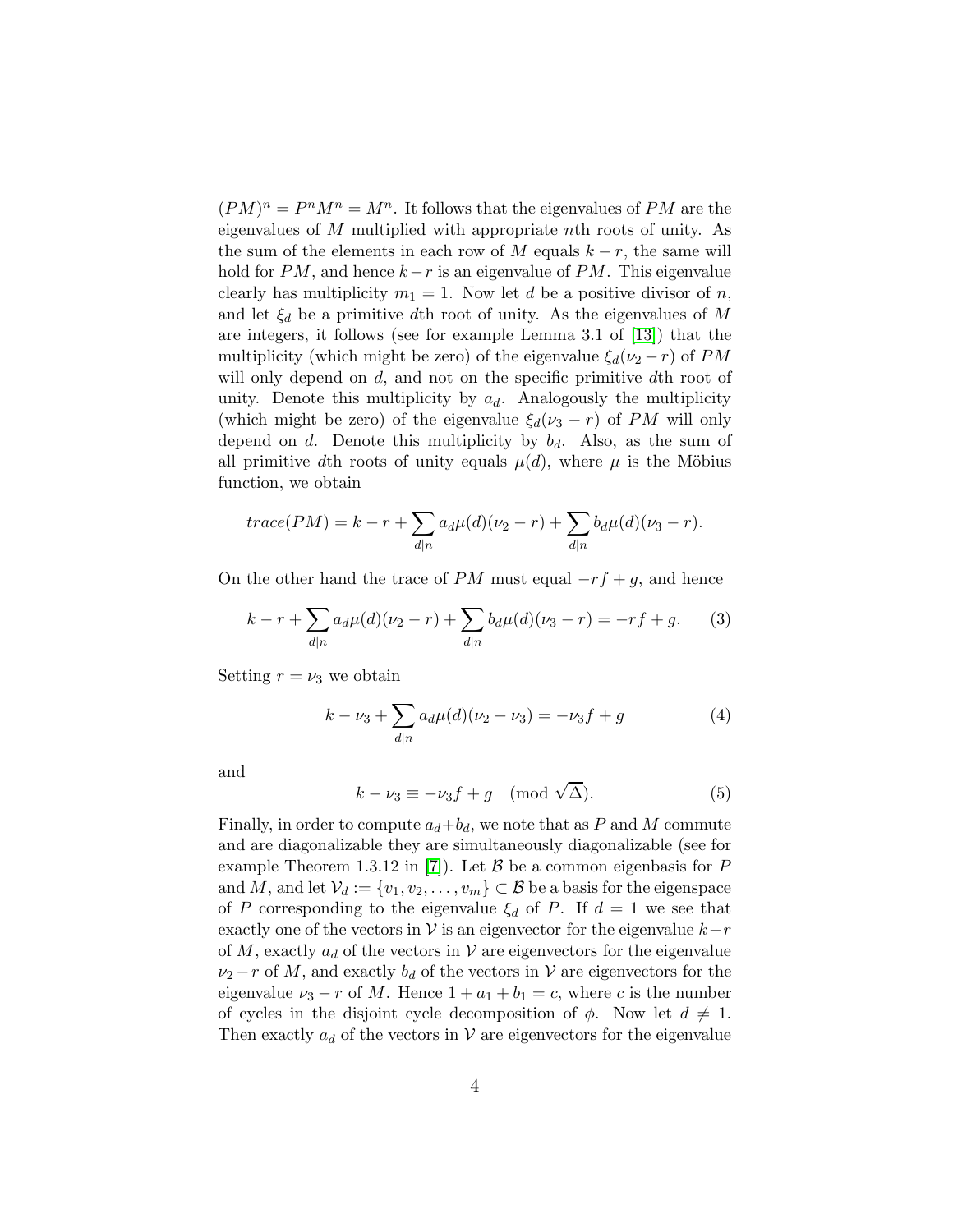$\nu_2 - r$  of M, and exactly  $b_d$  of the vectors in V are eigenvectors for the eigenvalue  $\nu_3 - r$  of M. Hence  $a_d + b_d = \sum_{d|\ell} c_l$ , where  $c_l$  is the number of cycles of length l in the disjoint cycle decomposition of  $\phi$ . This proves the theorem.  $\Box$ 

This theorem generalizes the previously known Benson type theorems for generalized quadrangles, partial geometries, and partial quadrangles. The key difference with those previous results is that our proof relies on the matrix  $M$ , which simply is the adjacency matrix plus an arbitrary integer multiple of the identity, rather than relying on the matrix  $NN^T$ , where N is the incidence matrix of the studied geometry. This matrix  $NN<sup>T</sup>$  always equals  $A + (t + 1)I$ , where A is the adjacency matrix of the point graph of the geometry, and  $t + 1$ is the number of lines through a point in the geometry. But  $-t-1$ is not necessarily an eigenvalue of A (for example in the case of partial quadrangles), and hence one cannot guarantee that  $NN<sup>T</sup>$  has an eigenvalue equal to zero. However, it is exactly the fact that  $M$  can be made to have an eigenvalue equal to zero that allows us to deduce Equation [\(4\)](#page-3-0) and Congruence [\(5\)](#page-3-1) in general. Also the restriction on the value of  $a_d + b_d$  is new. Though Congruence [\(5\)](#page-3-1) definitely provides a useful tool to analyze possible fixed point structures under automorphisms of a strongly regular graph, we will see in what follows that there are many cases where the more complicated Equality [\(4\)](#page-3-0) can still be analyzed and provides more interesting information.

We also have the following corollary:

<span id="page-4-0"></span>**Corollary 2.2** Let G be a strongly regular graph  $\text{srg}(v, k, \lambda, \mu)$  with integer eigenvalues, and let  $\phi$  be an automorphism of order n of  $\mathcal G$ . Let s be an integer coprime with n. Then  $\phi$  and  $\phi^s$  map the same number of vertices to adjacent vertices.

**Proof.** Because s is an integer coprime with n every vertex fixed by  $\phi$  is also fixed by  $\phi^s$ , and vice versa. Hence  $f_{\phi} = f_{\phi^s}$ . Let P be the permutation matrix corresponding to the automorphism  $\phi$ . As P and  $M = A - \nu_3 I$  are both diagonalizable and commute, they can be diagonalized simultaneously (see for example Theorem 1.3.12 in [\[7\]](#page-15-2)). Hence, for every primitive dth root of unity  $\xi_d$ , we can find  $a_d^{(\phi)}$ d independent vectors  $v_1, \ldots, v_{a_d^{(\phi)}}$  that are simultaneously eigenvectors of M with eigenvalue  $\nu_2 - \nu_3$ , and of P with eigenvalue  $\xi_d$ . Here the superscript  $(\phi)$  indicates these are the values  $a_d$  corresponding to the automorphism  $\phi$ . Hence  $v_i$ ,  $i = 1, \ldots, a_d^{(\phi)}$  $\binom{\varphi}{d}$ , is an eigenvector of  $P^sM$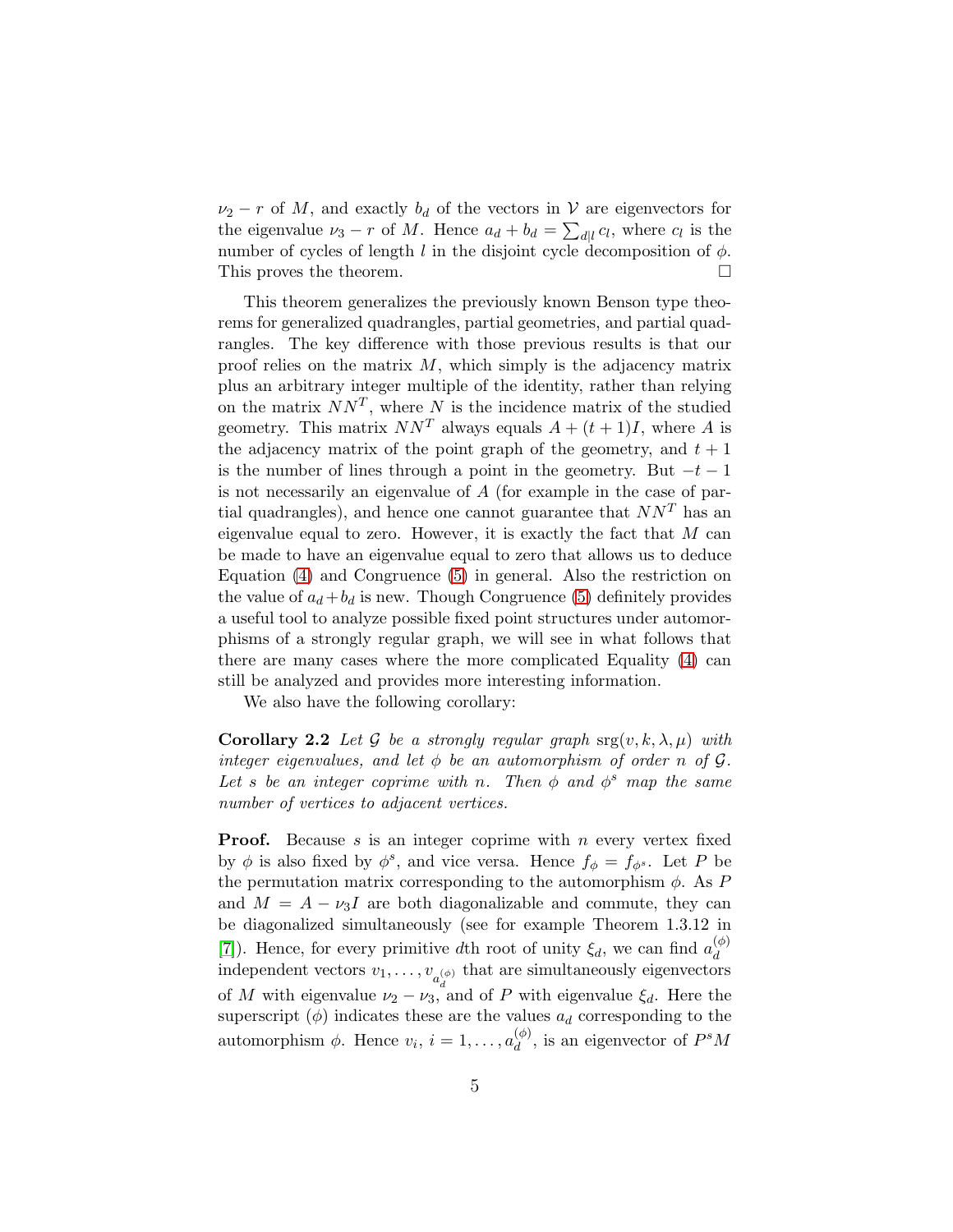with eigenvalue  $\xi_d^s(\nu_2 - \nu_3)$ . As s is coprime to n also  $\xi_d^s$  is a primitive dth root. Hence  $a_d^{(\phi^s)} \geq a_d^{(\phi)}$  $\mathcal{L}_d^{(\phi)}$ . But  $\phi = (\phi^s)^l$  for some l coprime with *n*, and hence  $a_d^{(\phi)} \ge a_d^{(\phi^s)}$  $\left(\begin{matrix} (\phi^s) \\ d \end{matrix}\right)^*$ . Thus we conclude that  $a_d^{(\phi)} = a_d^{(\phi^s)}$  $\frac{(\varphi)}{d}$ . It follows that both  $\phi$  and  $\phi^s$  produce the same left side in Equation [\(4\)](#page-3-0). Hence also  $g_{\phi} = g_{\phi^s}$ .

In Section [4](#page-7-0) we will see that a well-known multiplier result for partial difference sets is a special case of this corollary.

#### 2.2 Directed strongly regular graphs

In this short section we note that both Equalities [\(3\)](#page-3-2), [\(4\)](#page-3-0) and Congruence [\(5\)](#page-3-1) have a direct analogue for directed strongly regular graphs. We will not explicitly prove this result, but only point out why one can basically copy the proof of Theorem [2.1](#page-2-0) to obtain these analogues.

A directed strongly regular graph with parameters  $(v, k, t, \lambda, \mu)$  is a finite directed graph on  $\nu$  vertices without loops such that every vertex has in-degree and out-degree equal to  $k$ , each vertex has a constant number t of undirected edges, there are  $\lambda$  paths of length 2 between i and j if there is an edge from i to j, and there are  $\mu$  paths of length 2 between i and j if there is no edge from i to j. Directed strongly regular graphs were introduced by Duval in [\[5\]](#page-14-4). The adjacency matrix of a finite directed graph is the square  $(0, 1)$ -matrix A whose columns and rows are labeled by the vertices and is such that  $A_{ij} = 1$  if and only if there is an edge from vertex  $i$  to vertex  $j$ . The adjacency matrix of a directed strongly regular graph with parameters  $(v, k, t, \lambda, \mu)$  satisfies

$$
A2 + (\mu - \lambda)A - (t - \mu)I = \mu J,
$$
  

$$
AJ = JA = kJ.
$$

Duval ([\[5\]](#page-14-4)) showed that the eigenvalues of the adjacency matrix of a directed strongly regular graph that is not an undirected strongly regular graph or a complete graph are always integers, unless A is a Hadamard matrix. These eigenvalues are

$$
\kappa_1 := k,
$$
  

$$
\kappa_2 := \frac{1}{2}(\lambda - \mu + \sqrt{D})),
$$
  

$$
\kappa_3 := \frac{1}{2}(\lambda - \mu - \sqrt{D}),
$$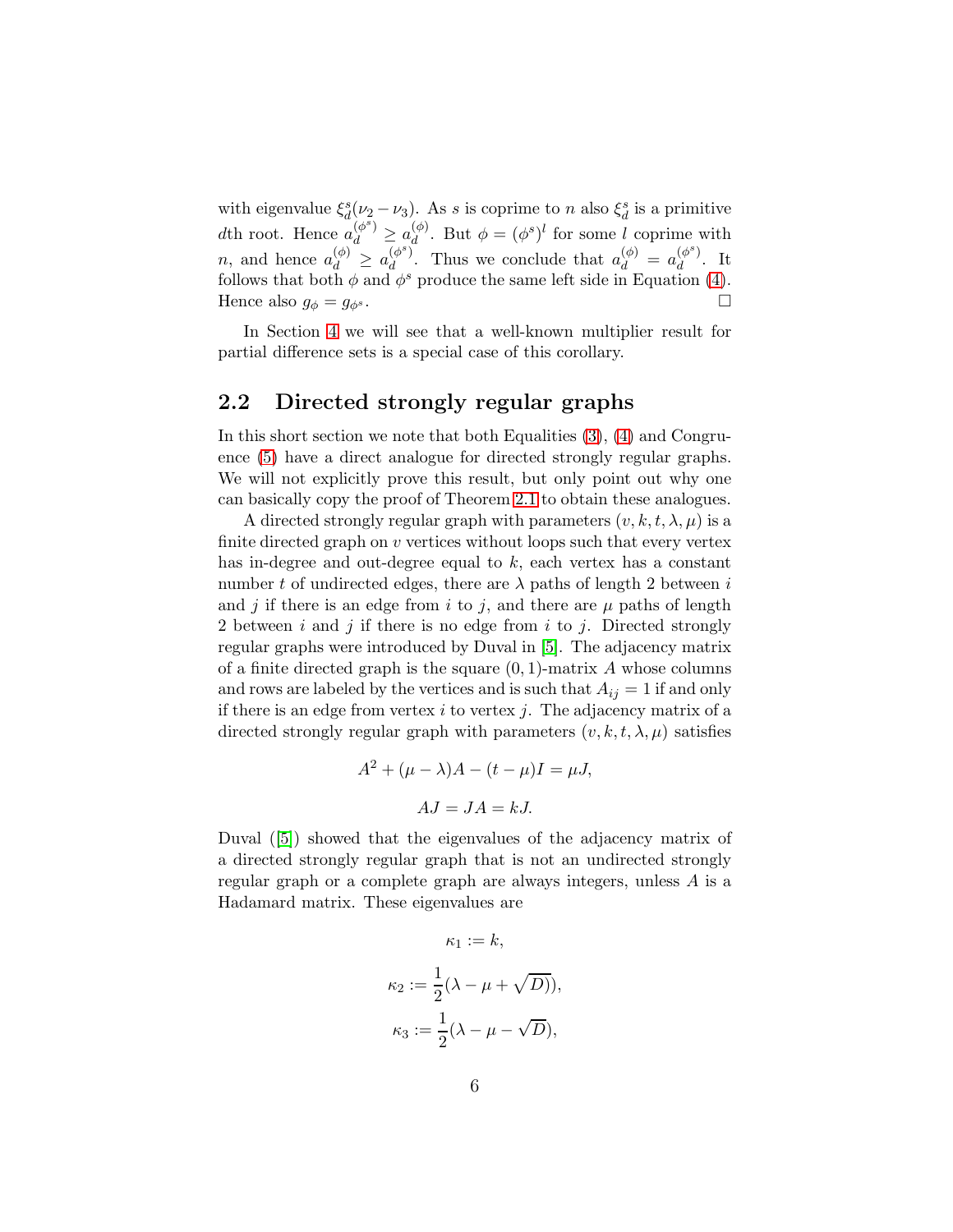with respective multiplicities

$$
m_1 := 1,
$$
  

$$
m_2 := \frac{1}{2} \left( v - 1 - \frac{2k + (v - 1)(\lambda - \mu)}{\sqrt{D}} \right)
$$

and

$$
m_3 := \frac{1}{2} \left( v - 1 + \frac{2k + (v - 1)(\lambda - \mu)}{\sqrt{D}} \right),
$$

where  $D = (\lambda - \mu)^2 + 4(t - \mu)$ .

Let A be the adjacency matrix of a directed strongly regular graph, and let  $P$  be the permutation matrix of an automorphism of order  $n$ of this graph. As before  $PAP^T = A$ , and  $P^{-1} = P^T$ , so that A and P commute. This implies that the eigenvalues of PM are the eigenvalues of  $M = A - rI$  multiplied by nth roots of unity. Also, if the eigenvalues of A are integers, we are guaranteed that the multiplicity of the eigenvalue  $\xi_d \rho$  of PM, where  $\xi_d$  is a dth root of unity and  $\rho$  is an eigenvalue of  $M$ , will not depend on specific  $d$ th root of unity. One now easily obtains the following result:

**Theorem 2.3** Let  $\mathcal G$  be a directed strongly regular graph that is not undirected, not a complete graph, and whose adjacency matrix is not a Hadamard matrix. Let  $\phi$  be an automorphism of order n of  $\mathcal{G}$ . Let  $\mu$ () be the Möbius function. Then for every integer r and all positive divisors  $d$  of  $n$ , there are non-negative integers  $a_d$  and  $b_d$  such that

$$
k - r + \sum_{d|n} a_d \mu(d) (\kappa_2 - r) + \sum_{d|n} b_d \mu(d) (\kappa_3 - r) = -rf + g, \quad (6)
$$

where f is the number of fixed vertices of  $\phi$  and g the number of vertices that are adjacent to their image under  $\phi$ . As a consequence the following equation and congruence hold:

<span id="page-6-0"></span>
$$
k - \kappa_3 + \sum_{d|n} a_d \mu(d)(\kappa_2 - \kappa_3) = -\kappa_3 f + g \tag{7}
$$

and

$$
k - \kappa_3 \equiv -\kappa_3 f + g \pmod{\kappa_2 - \kappa_3}.
$$
 (8)

Unfortunately there is no nice analogue of Corollary [2.2,](#page-4-0) as one can not guarantee that the adjacency matrix of a directed strongly regular graph is diagonalizable. However, if one knows that A is diagonalizable the result of Corollary [2.2](#page-4-0) remains valid for directed strongly regular graphs.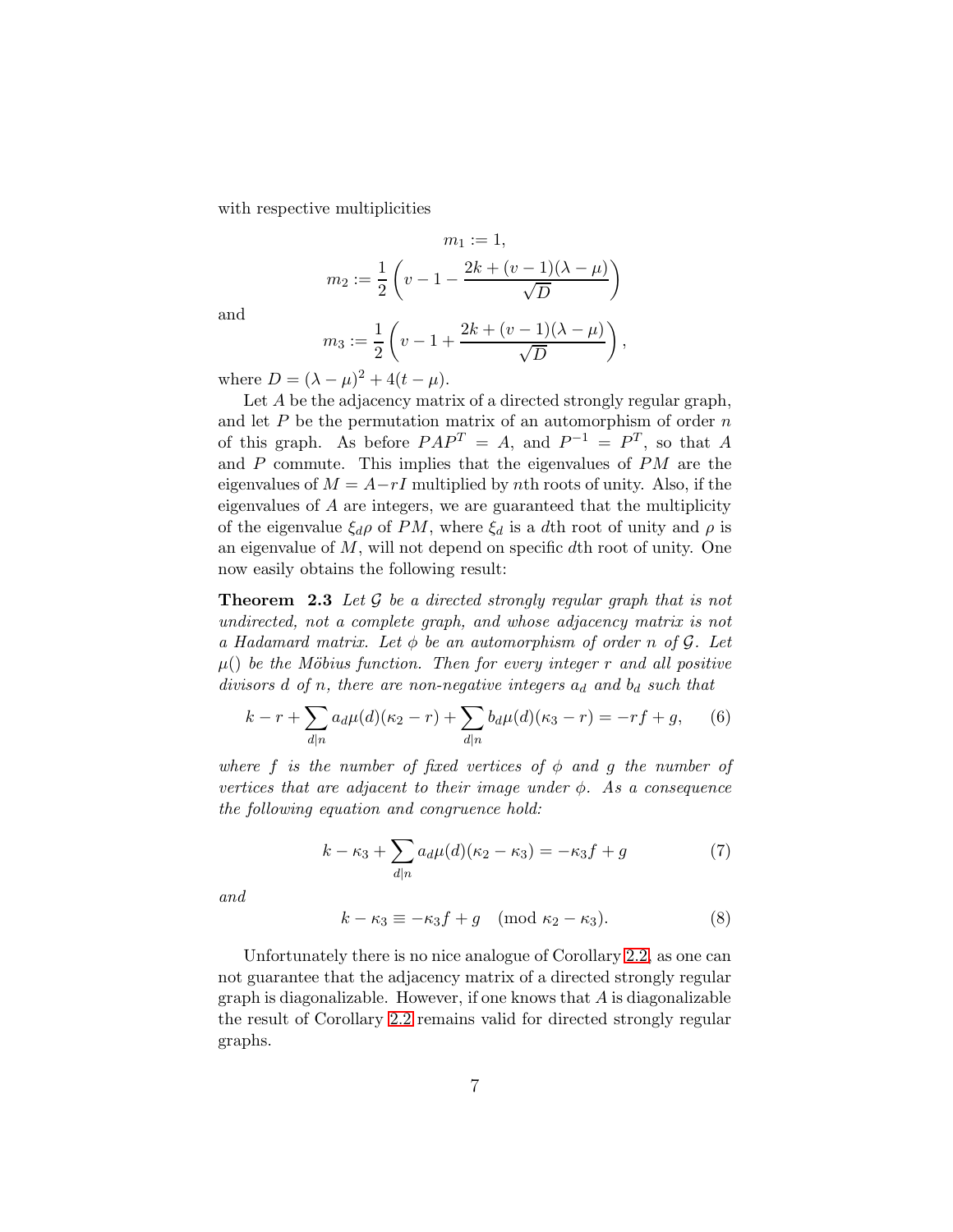### <span id="page-7-1"></span>3 Automorphisms of prime order

In this section we provide the basic idea on how to analyze Equations [\(4\)](#page-3-0) and [\(7\)](#page-6-0). The two examples in Section [5](#page-9-0) will further develop this idea.

As before let G be a strongly regular graph  $\text{srg}(v, k, \lambda, \mu)$  with integer eigenvalues. Assume  $\phi$  is an automorphism of order p, prime, of  $G$ . Then we can use the result of theorem [2.1](#page-2-0) to obtain an in- $\sum_{d|p} a_d \mu(d) (\nu_2 - \nu_3) = -\nu_3 f + g$ . As p is prime we have  $\mu(1) = 1$  and teresting divisibility condition. Setting  $r = \nu_3$  we obtain  $k - \nu_3$  +  $\mu(p) = -1$ . Also  $a_1 + (p-1)a_p = m_2$ . We obtain the following system of linear equations in  $a_1$  and  $a_p$ :

$$
\begin{cases}\n a_1(\nu_2 - \nu_3) - a_p(\nu_2 - \nu_3) &= -\nu_3(f - 1) + g - k \\
a_1 + (p - 1)a_p &= m_2.\n\end{cases}
$$

This system can easily be solved for  $a_1$  and  $a_p$  which should be nonnegative integers. This can be of particular interest if one is trying to disprove the existence of a hypothetical strongly regular graph which should admit certain automorphisms, for example a certain Cayley graph (see Sections [4](#page-7-0) and [5\)](#page-9-0). In what follows we will see how in certain cases it is possible to obtain results that go beyond automorphisms of prime order.

A similar result can be obtained for directed strongly regular graphs in the obvious way.

## <span id="page-7-0"></span>4 Partial difference sets in abelian groups

We will now focus on strongly regular graphs where the existence of a certain automorphism is a priori known. Strongly regular Cayley graphs on abelian groups are important graphs is this category. In this case the graph is equivalent to a so-called partial difference set (PDS). We will recover some known results on these objects with new elementary proofs, as well as some new results. We first review some basic definitions.

Let G be a finite abelian group of order v, and let D be a  $(v, k, \lambda, \mu)$ partial difference set in  $G$ , that is,  $D$  is a k-subset of  $G$  with the property that the expressions  $\phi\psi^{-1}$ ,  $\phi, \psi \in \mathcal{D}$ , represent each nonidentity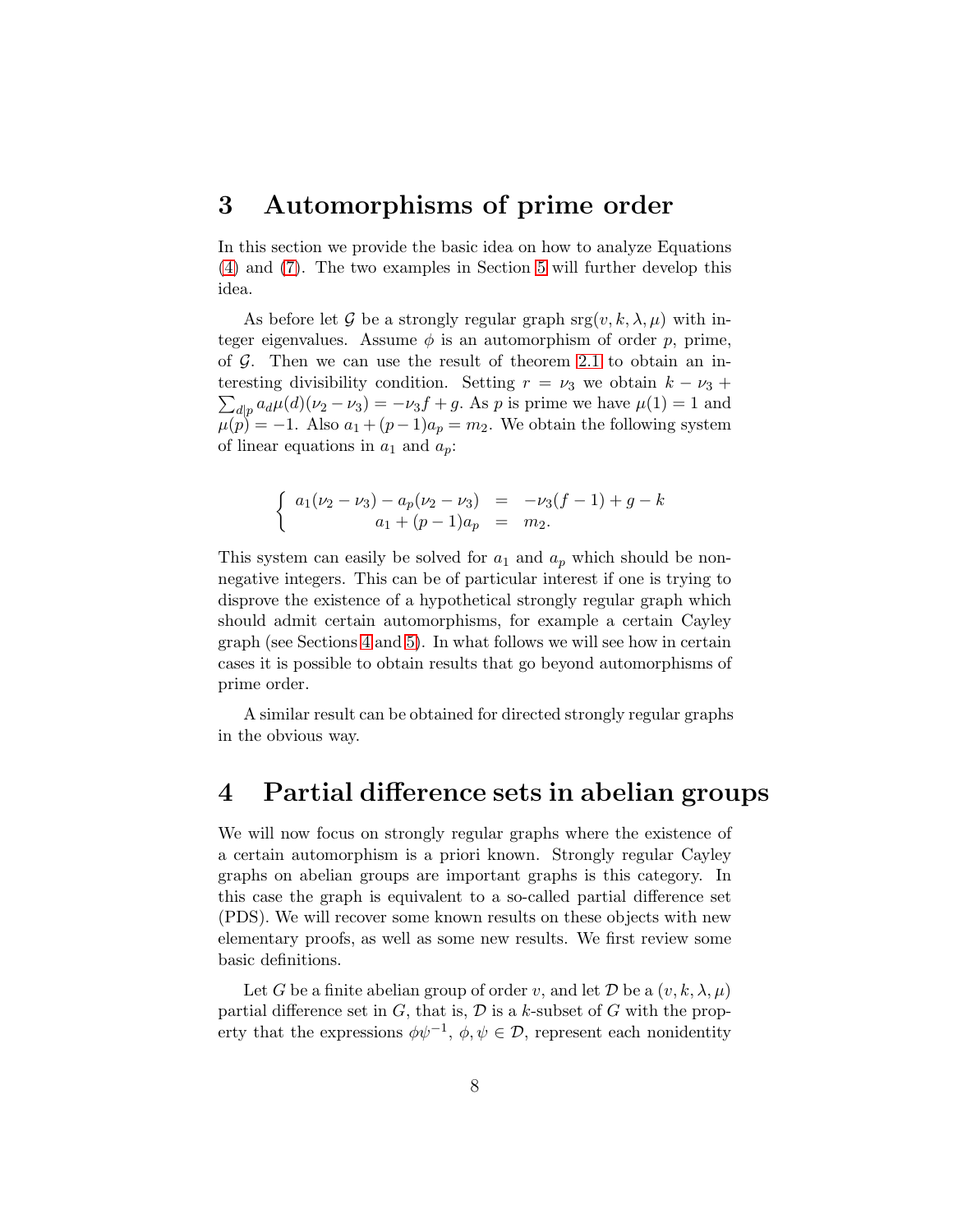element in  $\mathcal D$  exactly  $\lambda$  times, and each nonidentity element of G not in D exactly  $\mu$  times. Further assume that  $\mathcal{D}^{(-1)} = \mathcal{D}$  (that is, if  $\phi \in \mathcal{D}$ , then so is  $\phi^{-1}$ ) and  $e \notin \mathcal{D}$ , where e is the identity in G, that is,  $D$  is a so-called regular partial difference set. Then it is well known (see e.g. [\[9\]](#page-15-3)) that the Cayley graph  $\mathcal{G} := (G, \mathcal{D})$  is a strongly regular graph with parameters  $\text{srg}(v, k, \lambda, \mu)$ . Recall that two elements  $\phi$  and  $\psi$  of G are adjacent in G if and only if  $\psi \phi^{-1} \in \mathcal{D}$ . Also, if  $\lambda \neq \mu$  then  $\mathcal{D}^{(-1)} = \mathcal{D}$  is automatically fulfilled (see [\[9\]](#page-15-3)).

Let  $\mathcal{G} = (G, \mathcal{D})$  be a strongly regular Cayley graph on an abelian group  $G$ , and assume that  $G$  is not a conference graph. Then the nonidentity elements of  $G$  act in an obvious way as fixed point free automorphisms on G. Furthermore, such automorphism,  $\phi$ , maps either every vertex to an adjacent vertex (if and only if  $\phi \in \mathcal{D}$ ), or maps no vertex to an adjacent vertex. The latter can be seen as follows. Assume  $\phi$  maps vertex  $\psi$  to adjacent vertex  $\psi \phi$ . Then clearly  $(\psi \phi) \psi^{-1} = \phi \in \mathcal{D}$ . For every other vertex  $\gamma$  we then have that  $(\gamma \phi) \gamma^{-1} = \phi \in \mathcal{D}$ , and hence every vertex is mapped to an adjacent vertex. We obtain the following result:

Corollary 4.1 With the above notation, it holds that

$$
2k - \lambda + \mu \equiv 0 \equiv v \pmod{\sqrt{\Delta}}.
$$

**Proof.** First let  $\phi$  be an element of  $G \setminus (D \cup \{e\})$ . Then we can apply Congruence [5](#page-3-1) with  $f = 0$  and  $q = 0$ . We obtain

$$
k - \frac{1}{2}(\lambda - \mu - \sqrt{\Delta}) \equiv 0 \pmod{\sqrt{\Delta}}.
$$
 (9)

Next, let  $\phi$  be an element of  $\mathcal{D}$ . Then we can apply Congruence [5](#page-3-1) with  $f = 0$  and  $q = v$ . We obtain

$$
k - \frac{1}{2}(\lambda - \mu - \sqrt{\Delta}) \equiv v \pmod{\sqrt{\Delta}}.
$$

Combining both Congruences proves the result. □

This congruence was obtained with a different proof by S.L. Ma [\[9\]](#page-15-3).

Corollary [2.2](#page-4-0) can be used to obtain a multiplier result that was previously obtained by Ma [\[9\]](#page-15-3).

**Corollary 4.2** Let  $D$  be a regular  $(v, k, \lambda, \mu)$  partial difference set not containing the identity in the abelian group G. Furthermore assume  $\Delta$  is a perfect square. Then  $\mathcal{D}^{(s)} = \mathcal{D}$  for every s coprime to v.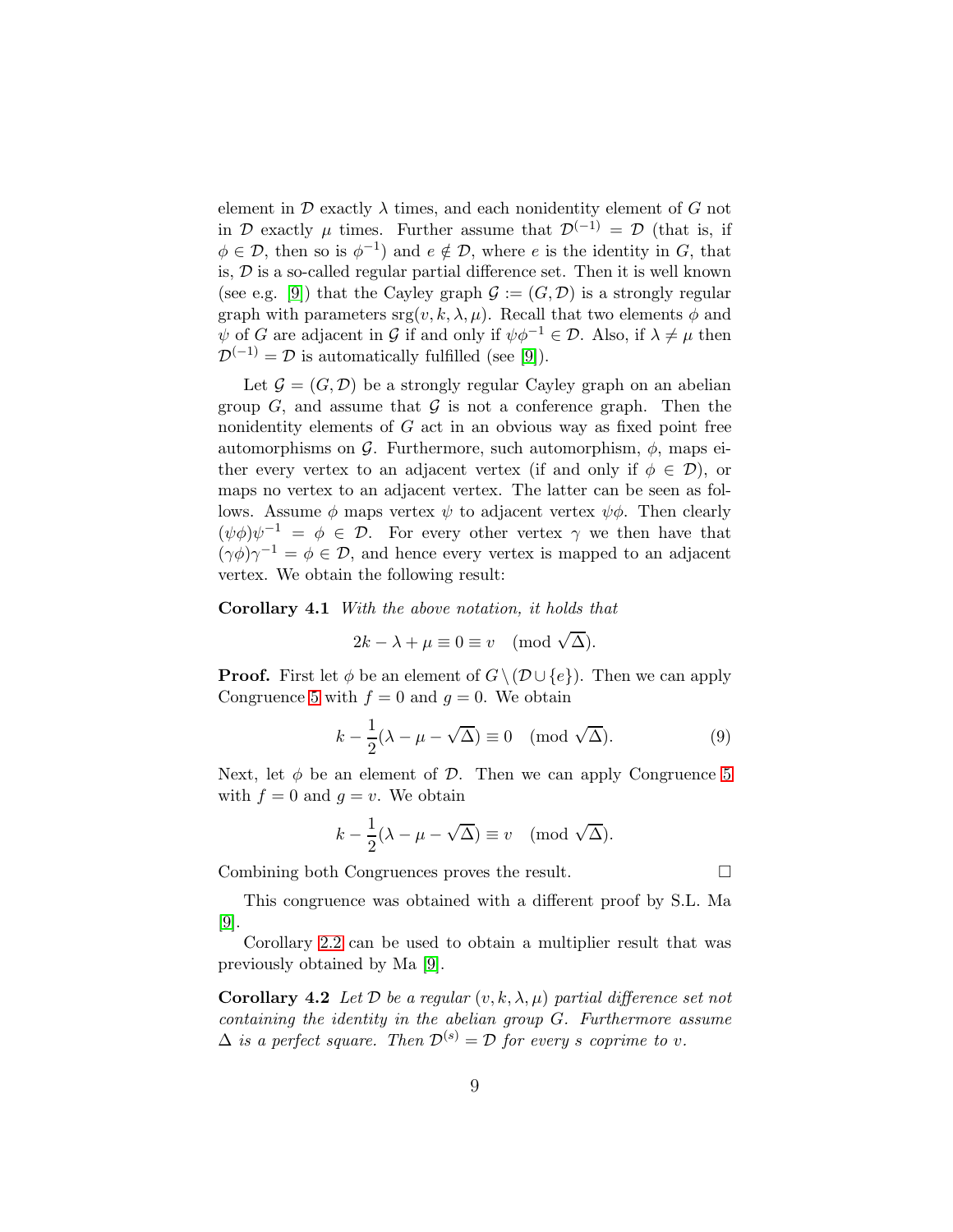**Proof.** This follows immediately from Corollary [2.2](#page-4-0) and the fact that an element of G belongs to  $D$  if and only if it maps every vertex to an adjacent vertex in the corresponding Cayley graph.

We next look at Equality [\(4\)](#page-3-0). It is obvious that one obtains two equalities, one for  $\phi \notin \mathcal{D}$ , and one for  $\phi \in \mathcal{D}$ .

If we assume that  $\phi$  has prime order the results from Section [3](#page-7-1) can be applied, and we obtain:

If  $\phi \notin \mathcal{D}$  then  $a_p = \frac{-v(\lambda - \mu - \sqrt{\Delta})}{2p\sqrt{\Delta}}$  $\frac{\sqrt{-\mu} - \sqrt{\Delta}}{2p\sqrt{\Delta}}$  must be an integer. If  $\phi \in \mathcal{D}$ then  $a_p = \frac{-2v - v(\lambda - \mu - \sqrt{\Delta})}{2v}$  $\frac{2p\sqrt{\Delta}}{2p\sqrt{\Delta}}$  must be an integer. At first sight this does not seem to provide much information (because  $p$  definitely divides v), however, if we use this as the basis for studying automorphism of higher order useful conclusions can be drawn (see Section [5\)](#page-9-0).

## <span id="page-9-0"></span>5 Two examples

We will illustrate how the ideas developed in this paper can be used by disproving the existence of a (100, 33, 8, 12) and a (100, 36, 14, 12) regular partial difference set in an Abelian group of order 100. These were the only two parameter sets for regular PDS in Abelian groups of size at most 100 for which (non)-existence had not been settled (see [\[10\]](#page-15-4), [\[11\]](#page-15-5)). It is worthwhile to note that a (100, 36, 14, 12) PDS does exist in non-Abelian groups of order 100 (see [\[8\]](#page-15-6)). We start with the  $(100, 33, 8, 12)$  case.

Assume by way of contradiction that  $\mathcal D$  is a  $(100, 33, 8, 12)$  regular PDS in the Abelian group G. We first show that G cannot contain a subgroup of order 25 by analyzing elements of order  $5^k$ .

ELEMENTS OF ORDER 5. Let  $\phi$  be an element of order 5 in G. We compute  $a_1^{(\phi)}$  $_1^{(\phi)}$  and  $a_5^{(\phi)}$  $\binom{(\varphi)}{5}$ .

| $o(\phi)$<br>$=5$      | $a^{\circ}$ | $\alpha$ |
|------------------------|-------------|----------|
| $\phi \in \mathcal{D}$ |             |          |
| t 'J )<br>Ō.           |             |          |

ELEMENTS OF ORDER 25. Next assume  $\phi$  is an element of order 25 in G. Then  $\phi^5$  is an element of order 5, and we obtain (using the same ideas as in the proof of Corollary [2.2\)](#page-4-0):

$$
a_1^{(\phi^5)} = a_1^{(\phi)} + 4a_5^{(\phi)}, \text{ and } 4a_5^{(\phi^5)} = 20a_{25}^{(\phi)}.
$$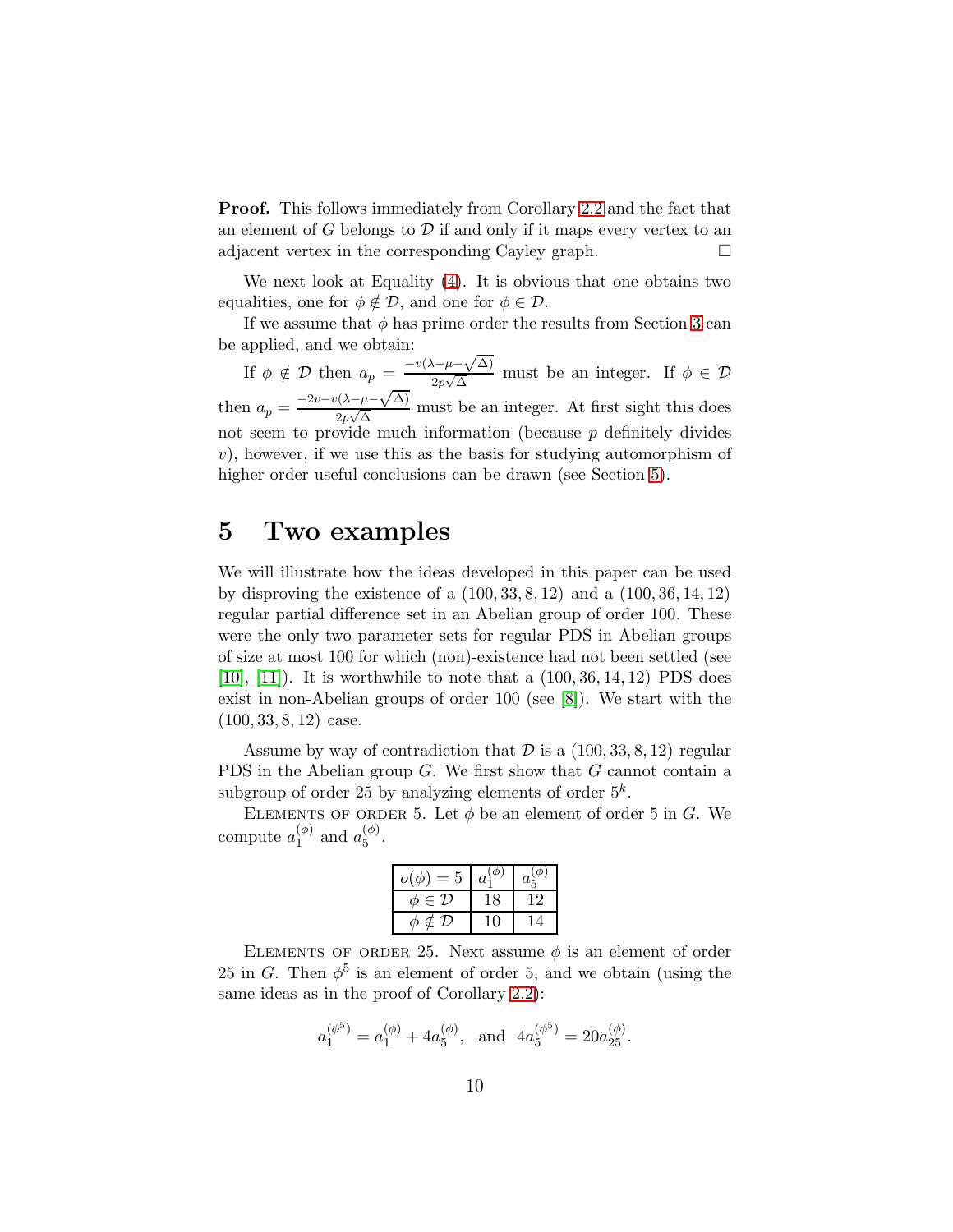From the last equation we see that  $a_5^{(\phi^5)}$  must be a multiple of 5, however, a quick inspection of the table with multiplicities for elements of order 5 shows this is never the case. Hence G does not contain elements of order 25, and  $G \cong \mathbb{Z}_2 \times \mathbb{Z}_2 \times \mathbb{Z}_5 \times \mathbb{Z}_5$  or  $G \cong \mathbb{Z}_4 \times \mathbb{Z}_5 \times \mathbb{Z}_5$ .

By Corollary [2.2](#page-4-0) the elements of order 5, 10, and 20 in  $D$  come in sets of 4, 4 and 8 respectively. Elements of order 4 in  $D$  come in sets of two. As the size of  $D$  is 33 it now easily follows that  $D$ contains a unique element of order 2, while all other elements in  $D$ have order divisible by 5. We now look at the elements of G whose order is divisible by 2.

ELEMENTS OF ORDER 2 If  $\phi$  is an element of order 2 in G then we obtain the following multiplicities:

| $o(\phi)$<br>$=2$ | $a_1^{(\varphi)}$ | $a_2^{(\phi)}$ |
|-------------------|-------------------|----------------|
| $\phi \in D$      | 36                |                |
| Φ<br>∉ I)         |                   | 35             |

ELEMENTS OF ORDER 10 Now let  $\phi$  be an element in G of order 10. Using that  $\phi^5$  has order 2 and  $\phi^2$  order 5 we obtain

$$
a_1^{(\phi^5)} = a_1^{(\phi)} + 4a_5^{(\phi)}
$$
, and  $a_2^{(\phi^5)} = a_2^{(\phi)} + 4a_{10}^{(\phi)}$ ,  
\n $a_2^{(\phi^5)} = a_2^{(\phi)} + 4a_{10}^{(\phi)}$ ,  
\n $a_3^{(\phi^5)} = a_3^{(\phi)} + 4a_{10}^{(\phi)}$ ,  
\n $a_3^{(\phi^5)} = a_3^{(\phi)} + 4a_{10}^{(\phi)}$ ,  
\n $a_3^{(\phi^5)} = a_3^{(\phi)} + 4a_{10}^{(\phi)}$ ,  
\n $a_3^{(\phi^5)} = a_3^{(\phi^5)} + 4a_{10}^{(\phi^5)}$ ,  
\n $a_3^{(\phi^5)} = a_3^{(\phi^5)} + 4a_{10}^{(\phi^5)}$ ,  
\n $a_3^{(\phi^5)} = a_3^{(\phi^5)} + 4a_{10}^{(\phi^5)}$ ,  
\n $a_3^{(\phi^5)} = a_3^{(\phi^5)} + 4a_{10}^{(\phi^5)}$ ,  
\n $a_3^{(\phi^5)} = a_3^{(\phi^5)} + 4a_{10}^{(\phi^5)}$ ,  
\n $a_3^{(\phi^5)} = a_3^{(\phi^5)} + 4a_{10}^{(\phi^5)}$ ,  
\n $a_3^{(\phi^5)} = a_3^{(\phi^5)} + 4a_{10}^{(\phi^5)}$ ,  
\n $a_3^{(\phi^5)} = a_3^{(\phi^5)} + 4a_{10}^{(\phi^5)}$ ,  
\n $a_3^{(\phi^5)} = a_3^{(\phi^5)} + 4a_{10}^{(\phi^5)}$ ,  
\n $a_3^{(\phi^5)} = a_3^{(\phi^5)} + 4a_{10}^{(\phi^5)}$ ,  
\n $a_3^{(\phi^5)} = a_3^{(\phi^5)} + 4a_{10}^{(\phi^5)}$ ,  
\n $a_3^{(\phi^5)} = a_3^{(\phi^5)} + 4a_{10}^{(\phi^5)}$ ,  
\n $a_3^{(\phi^5)} = a_3^{(\phi^5)} + 4a_{10}^{(\phi^5)}$ ,  
\n $a_3^{(\phi^5)} = a_3$ 

$$
a_1^{(\phi^2)} = a_1^{(\phi)} + a_2^{(\phi)}
$$
, and  $4a_5^{(\phi^2)} = 4a_5^{(\phi)} + 4a_{10}^{(\phi)}$ ,

and finally from Equation [\(4\)](#page-3-0)

$$
40 + (a_1^{(\phi)} - a_2^{(\phi)} - a_5^{(\phi)} + a_{10}^{(\phi)})10 = g,
$$

where  $g = 0$  or  $g = 100$  depending on whether  $\phi \notin \mathcal{D}$  or  $\phi \in \mathcal{D}$ . There are eight cases to consider depending on whether  $\phi, \phi^2, \phi^5$  all or not belong to D.

We obtain

| $o(\phi) = 10$                                                                          | $a_{1}$        | $a_2$ | $a_5$ | $a_{10}$ |
|-----------------------------------------------------------------------------------------|----------------|-------|-------|----------|
| $\phi^5 \in \mathcal{D}, \phi^2 \in \mathcal{D}, \phi \in \mathcal{D}$                  | 12             | 6     | 6     |          |
| $\phi^5 \in \mathcal{D}, \phi^2 \in \mathcal{D}, \phi \notin \mathcal{D}$               | 8              | 10    |       | 5        |
| $\phi^5 \in \mathcal{D}, \phi^2 \nsubseteq \mathcal{D}, \phi \in \mathcal{D}$           | 8              | 2     |       |          |
| $\overline{\phi^5} \in \mathcal{D}, \phi^2 \notin \mathcal{D}, \phi \notin \mathcal{D}$ | $\overline{4}$ | 6     | 8     |          |
| $\phi^5 \notin \mathcal{D}, \phi^2 \in \mathcal{D}, \phi \in \mathcal{D}$               | 11             |       | 5     |          |
| $\phi^5 \notin \mathcal{D}, \phi^2 \in \mathcal{D}, \phi \notin \mathcal{D}$            | 7              | 11    | 6     |          |
| $\phi^5 \notin \mathcal{D}, \phi^2 \notin \mathcal{D}, \phi \in \mathcal{D}$            |                | 3     | 6     |          |
| $\phi^5 \notin \mathcal{D}, \phi^2 \not\in \mathcal{D}, \phi \notin \mathcal{D}$        | 3              |       |       |          |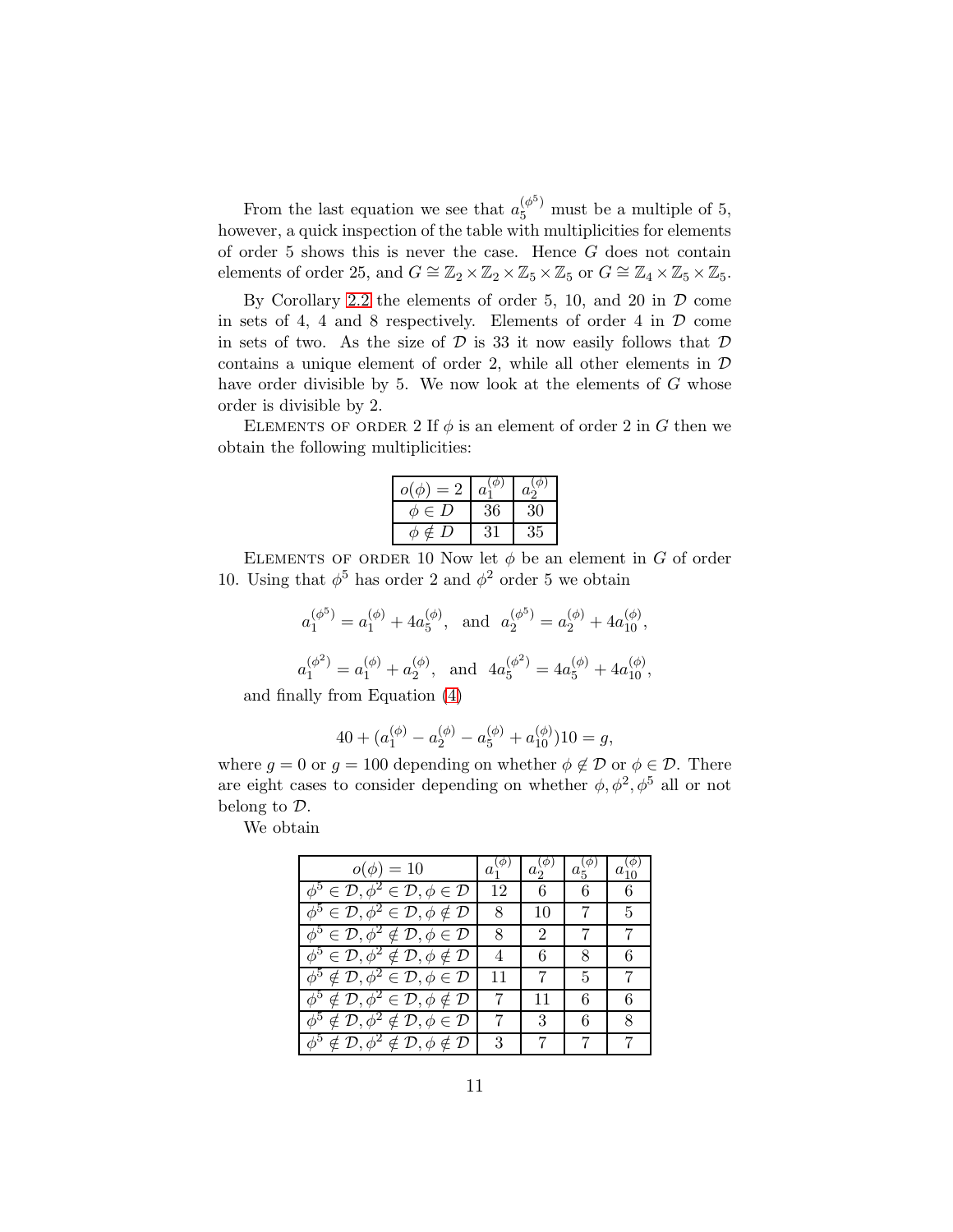First note that from this table we see that possibilities 1, 5 and 6 cannot occur. The reason for this is that  $\phi$  acts with 10 orbits of length 10, and hence has each 10th root of unity as an eigenvalue with multiplicity exactly 10. This implies that none of the  $a_i^{(\phi)}$  $i^{(\varphi)}$ ,  $i =$ 1, 2, 5, 10, can be larger then 10.

We now exclude  $G \cong \mathbb{Z}_4 \times \mathbb{Z}_5 \times \mathbb{Z}_5$  and  $G \cong \mathbb{Z}_2 \times \mathbb{Z}_2 \times \mathbb{Z}_5 \times \mathbb{Z}_5$  one by one. First assume  $G \cong \mathbb{Z}_4 \times \mathbb{Z}_5 \times \mathbb{Z}_5$ . Then G would contain an element  $\phi$  of order 20, yielding

$$
4a_{10}^{(\phi^2)} = 8a_{20}^{(\phi)}, \text{ and } a_2^{(\phi^2)} = 2a_4^{(\phi)}.
$$

As every element of order 10 is the square of an element of order 20 this further excludes, by the obvious parity argument, possibilities 2, 3, 7 and 8 from the above table. Hence only possibility 4 is left. As every element of order 5 is the square of an element of order 10, it follows that  $D$  does not contain any element of order 5 or 10, and hence  $\mathcal D$  consists of the unique element of order 2 and 32 elements of order 20. However, it is easy to check that the elements of order 4 can never be written as a difference of two elements of order 20 or as the difference of an element of order 20 and the unique element of order 2. This contradicts  $\mathcal D$  is a partial difference set with the given parameters.

Finally assume that  $G \cong \mathbb{Z}_2 \times \mathbb{Z}_2 \times \mathbb{Z}_5 \times \mathbb{Z}_5$ . We already know that D must contain a unique element of order 2, say  $\iota$ . Now assume that  $\gamma$ would be an element of order 5 in  $\mathcal{D}$ , and let  $\kappa$  be an element of order 2 not in D. Let  $\gamma'$  be the unique element such that  $\gamma'^2 = \gamma$ . Then  $\phi =$  $\kappa \gamma'$  has order 10 and  $\phi^2 = \gamma \in \mathcal{D}$ , whereas  $\phi^5 = \kappa \notin \mathcal{D}$ . Hence we must be in case 5 or 6 of our table. However, these cases were previously excluded. This implies that  $D$  cannot contain any element of order 5. For convenience let us write the elements of G as  $(a, b, c, d)$ , where addition is done component wise modulo 2 in the first two components and modulo 5 in the two last components. Without loss of generality we can assume that  $\iota = (1, 1, 0, 0)$ . All other elements of D are of the form  $(1, 0, a, b), (1, 1, a, b)$  or  $(0, 1, a, b)$ , where  $(a, b) \neq (0, 0)$ . It is easy to see that the only way to write  $(1, 0, 0, 0)$  as a difference of elements in D is as  $(1, 0, 0, 0) = (1, 1, a, b) - (0, 1, a, b) = (0, 1, a, b) - (1, 1, a, b).$ However, as the elements of order 10 in  $D$  come in groups of 4, this implies that the differences in  $\mathcal D$  that produce  $(1, 0, 0, 0)$  come in sets of 8. But the  $\mu$ -parameter for this partial difference set equals 12, not a multiple of 8, the final contradiction.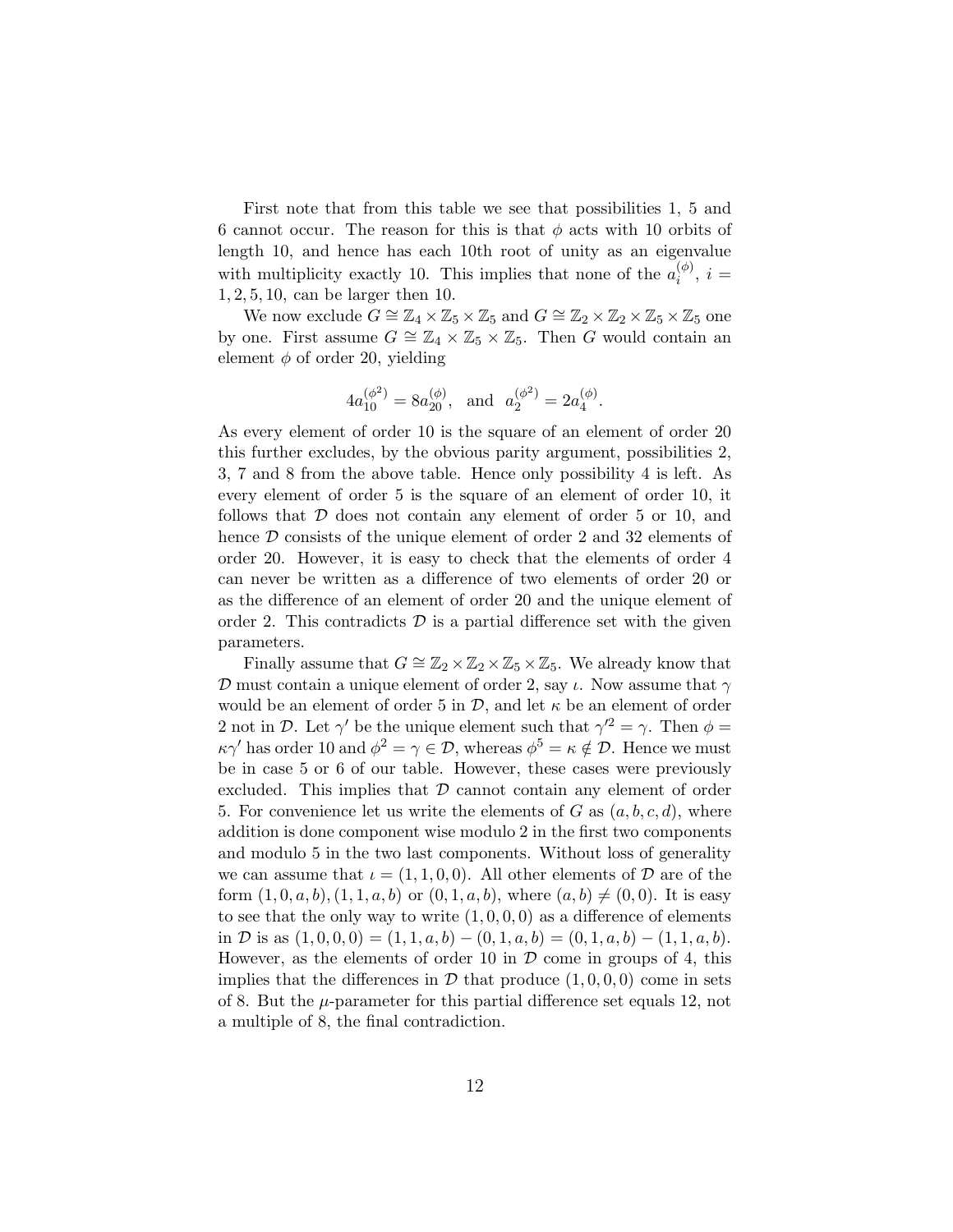Next we exclude the existence of a (100, 36, 14, 12) regular PDS in an Abelian group G. As the ideas and techniques are very similar we will be briefer in our arguments.

Elements of order 5.

.

| $o(\phi)$<br>$=5$      | a. | $a_{\varepsilon}$ |
|------------------------|----|-------------------|
| $\phi \in \mathcal{D}$ |    |                   |
| ∉ I)<br>⋔              |    |                   |

Because  $a_5^{(\phi)}$  $\binom{\varphi}{5}$  is never divisible by 5 this again excludes the existence of a subgroup of order 25 in G.

It is useful to make an argument based on Corollary [2.2](#page-4-0) at this point. As there are only 3 elements in G whose order is a power of 2, the elements of order divisible by 5 in  $\mathcal D$  come in sets whose size is a multiple of 4, and  $|\mathcal{D}|$  is divisible by 4, it follows that  $\mathcal D$  does not contain any element of order a power of 2. This allows us to only compute partial tables of multiplicities.

Elements of order 2, 4 and 10.

φ

φ

φ

φ

| $\phi \notin D$                                                                                       | $=2$       | $\mathfrak a$<br>16 |               | 20 |         |   |                |
|-------------------------------------------------------------------------------------------------------|------------|---------------------|---------------|----|---------|---|----------------|
| $=4$<br>$\notin \overline{\mathcal{D}}$                                                               | $a_1$<br>6 |                     | $a_{2}$<br>10 |    | a<br>10 |   |                |
| $o(\phi) = 10$                                                                                        |            | а                   |               |    |         |   |                |
| $\overline{5} \notin \overline{\mathcal{D}, \phi^2} \in \overline{\mathcal{D}}, \phi \in \mathcal{D}$ |            |                     |               |    |         | 2 | 4              |
| $\overline{5 \notin \mathcal{D}, \phi^2 \in \mathcal{D}, \phi \notin \mathcal{D}}$                    |            |                     |               |    | 8       | 3 | 3              |
| $\overline{5 \notin \mathcal{D}, \phi^2 \notin \mathcal{D}, \phi \in \mathcal{D}}$                    |            |                     |               |    |         | 3 | $\overline{5}$ |
|                                                                                                       |            |                     |               |    |         |   |                |

(φ) 10

Now first assume  $G \cong \mathbb{Z}_4 \times \mathbb{Z}_5 \times \mathbb{Z}_5$ , and let  $\phi$  be an element of order 20. Then, as before, we see that  $a_2^{(\phi^2)}$  $a_{2}^{(\phi^2)}$  and  $a_{10}^{(\phi^2)}$  must be even. Hence only case  $1 \ (\phi^2 \in \mathcal{D})$  and case  $4 \ (\phi^2 \notin \mathcal{D})$  in the previous table can occur. We obtain

 $\notin \mathcal{D}, \phi^2 \notin \mathcal{D}, \phi \notin \mathcal{D}$  | 0 | 4 | 4

| $=20$                                      |  |  |  |
|--------------------------------------------|--|--|--|
| $\in \mathcal{D}, \phi \in \mathcal{D}$    |  |  |  |
| $\in \mathcal{D}, \phi \notin \mathcal{D}$ |  |  |  |
| $\mathcal{D}, \phi \in \mathcal{D}$        |  |  |  |
| $\mathcal{D}, \phi \notin$                 |  |  |  |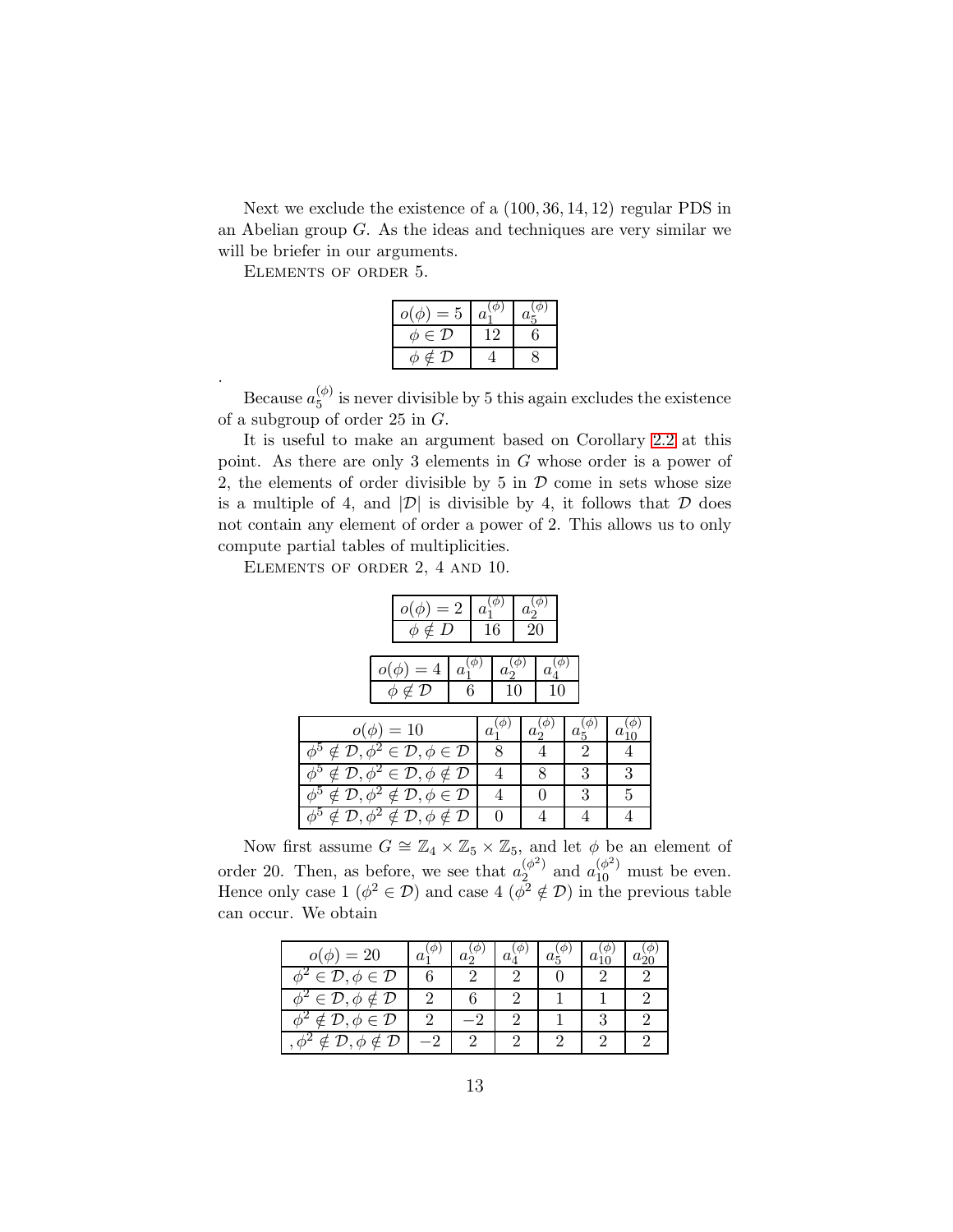As  $\phi$  acts with 20 orbits of length 5, it has each 20th root of unity as an eigenvalue with multiplicity exactly 5. This implies that none of the  $a_i^{(\phi)}$  $i^{(\varphi)}$ ,  $i = 1, 2, 4, 5, 10, 20$ , can be larger then 5. This excludes the first two possibilities. Finally the last two possibilities are excluded as multiplicities have to be non-negative integers.

Finally assume that  $G \cong \mathbb{Z}_2 \times \mathbb{Z}_2 \times \mathbb{Z}_5 \times \mathbb{Z}_5$ . Let  $\iota$  be any element of order 2. If  $\iota = \alpha \beta^{-1}$ , for  $\alpha, \beta \in \mathcal{D}$ , then also  $\iota = \beta \alpha^{-1}$ . As the elements of  $D$  have order 5 or 10 they come in sets of 4. Hence the number of ways in which  $\iota$  can be written as a difference of elements of  $D$  is a multiple of 8. However,  $\mu = 12$ , the final contradiction.

# 6 Projective two-weight sets

In this last section we will shortly describe how the results of this paper can be used in the analysis of hypothetical projective two-weight set with given parameters.

Let  $PG(n, q)$  be the *n*-dimensional projective space over the field  $\mathbb{F}_q$ . A projective two-weight set K of type  $(w_1, w_2), w_1 \neq w_2 \neq 0$ , in  $PG(n, q)$  is a set of points in  $PG(n, q)$  with the property that every hyperplane of  $PG(n, q)$  intersects K in either  $w_1$  or  $w_2$  points. It is well known that such sets are equivalent to linear two-weight codes and give rise to strongly regular graphs (see for example [\[2\]](#page-14-5)). Here we will only describe how these sets give rise to a strongly regular graph, and then apply the results earlier obtained in the paper.

From here on, let K be a two-weight set of type  $(w_1, w_2)$  and size N in PG $(n, q)$ . Embed PG $(n, q)$  as a hyperplane in PG $(n + 1, q)$ . Construct the graph  $\mathcal G$  as follows: the vertices of  $\mathcal G$  are the points of  $PG(n + 1, q) \PG(n, q)$ ; two vertices g and h of G are adjacent if and only if the projective line  $\langle q, h \rangle$  intersects  $PG(n, q)$  in a point of K. Then it is well known that  $\mathcal G$  is strongly regular with parameters  $v = q^{n+1}, k = (q-1)N, \lambda = k^2 + 3k - (k+1)q(2n - w_1 - w_2),$  $\mu = (n - w_1)(n - w_2)/q^{n-1}$  (see [\[2\]](#page-14-5)). It is obvious that the group T of translations of  $PG(n + 1, q)$  with axis  $PG(n, q)$  acts as a sharply transitive abelian group of automorphisms. Now fix any point (vertex of G) g of  $PG(n + 1, q) \backslash PG(n, q)$ , and identify any point h of  $PG(n+1,q)\$  PG $(n,q)$  with the unique element  $\tau$  of T with the property that  $g^{\tau} = h$ . If under this correspondence  $\mathcal{D}$  is the subset of T corresponding to the vertices of  $G$  adjacent to p, then it is clear that  $D$  is a regular PDS in T, and that  $G = (T, D)$ . Hence all results from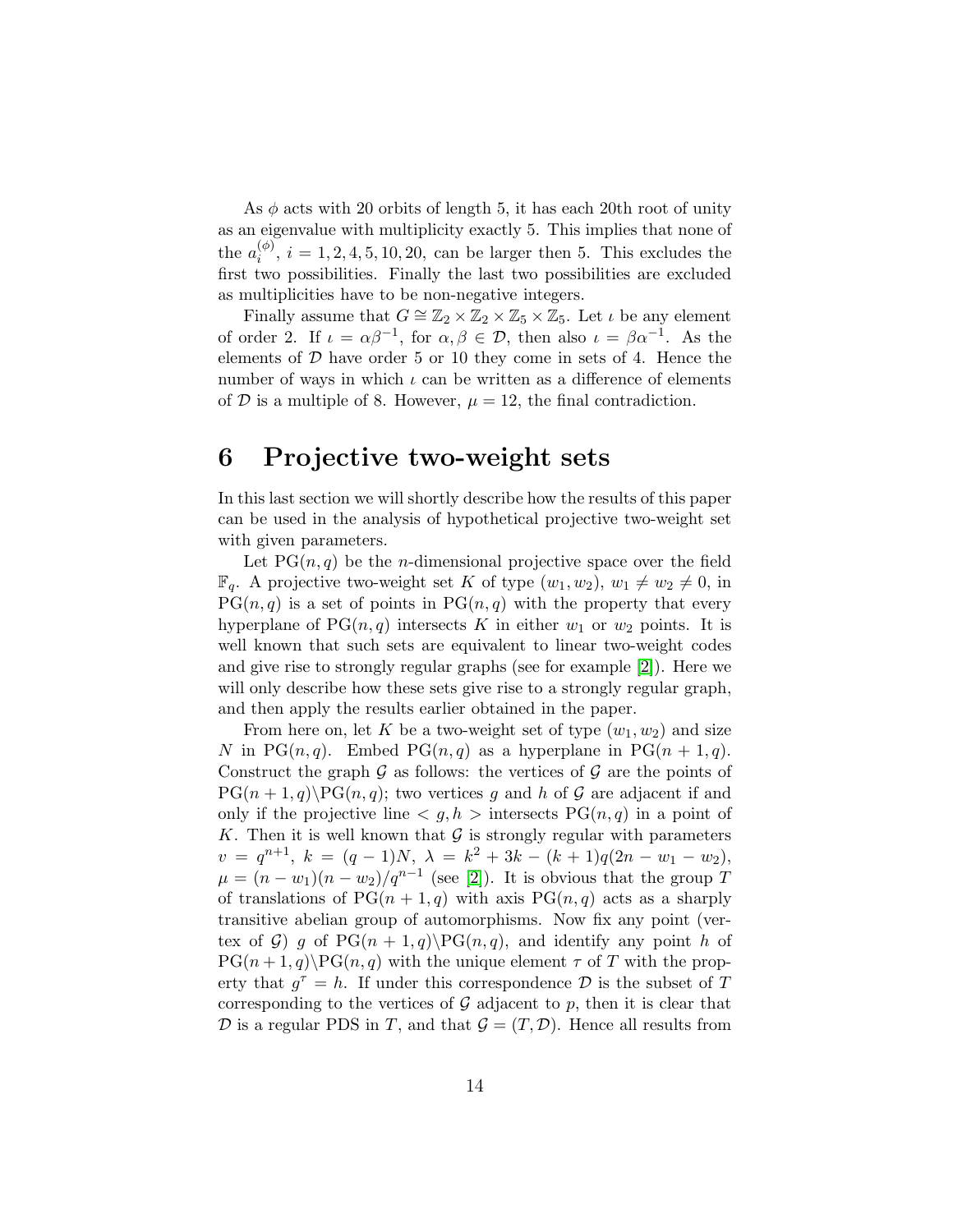Section [4](#page-7-0) can be applied. However, the graph  $\mathcal G$  admits another interesting group of automorphisms. Again, let g be a fixed chosen point of  $PG(n + 1, q) \$ BG(n, q). Then the group H of homologies with center g and axis  $PG(n, q)$  will act obviously as a group of automorphisms of  $G.$  Any non-identity element of  $H$  will have exactly one fixed vertex  $(g)$  and map  $k = (q-1)N$  vertices to adjacent vertices. First note that simply applying Congruence [\(5\)](#page-3-1) does not produce any useful results (it simply yields  $k - \nu_3 \equiv k - \nu_3 \pmod{\nu_2 - \nu_3}$ ). However, just as was discussed in Sections [4](#page-7-0) and [5,](#page-9-0) analyzing Equation [\(4\)](#page-3-0) does provide new information. The group H has order  $q-1$ , and for every prime divisor p of  $q-1$  we can pick an element  $\phi$  of H of that order and apply the result of Section [3.](#page-7-1) We obtain that  $a_1^{(\phi)} = a_p^{(\phi)}$  and  $a_1^{(\phi)} = m_2/p$ . As p divides  $v - 1 = q^{n+1} - 1$  this typically is not a strong condition. However, it might, just as in Section [5,](#page-9-0) be used as the basis to analyze automorphisms of higher order in H.

#### Acknowledgement

The authors want to thank Tim Penttila for suggesting to look at directed strongly regular graphs.

# <span id="page-14-0"></span>References

- <span id="page-14-5"></span>[1] C.T. Benson, On the structure of generalized quadrangles, J. Algebra 15, 443-454, 1970.
- <span id="page-14-2"></span>[2] R. Calderbank and W.M. Kantor, The geometry of two-weight codes, Bull. London Math. Soc. 18, 97-122, 1986.
- [3] S. De Winter, Partial geometries  $pg(s, t, 2)$  with an abelian Singer group and a characterization of the van Lint-Schrijver partial geometry, J. Algebraic Combin. 24, 285-297, 2006.
- <span id="page-14-1"></span>[4] S. De Winter and K. Thas, The automorphism group of Payne derived generalized quadrangles, Advances in Mathematics 214, 146-156, 2007.
- <span id="page-14-4"></span><span id="page-14-3"></span>[5] A. Duval, A directed graph version of strongly regular graphs, J. Combin. Theory Series A, 47, 71-100, 1988.
- [6] C. Godsil and G. Royle, Algebraic Graph Theory, Springer-Verlag, 2004.